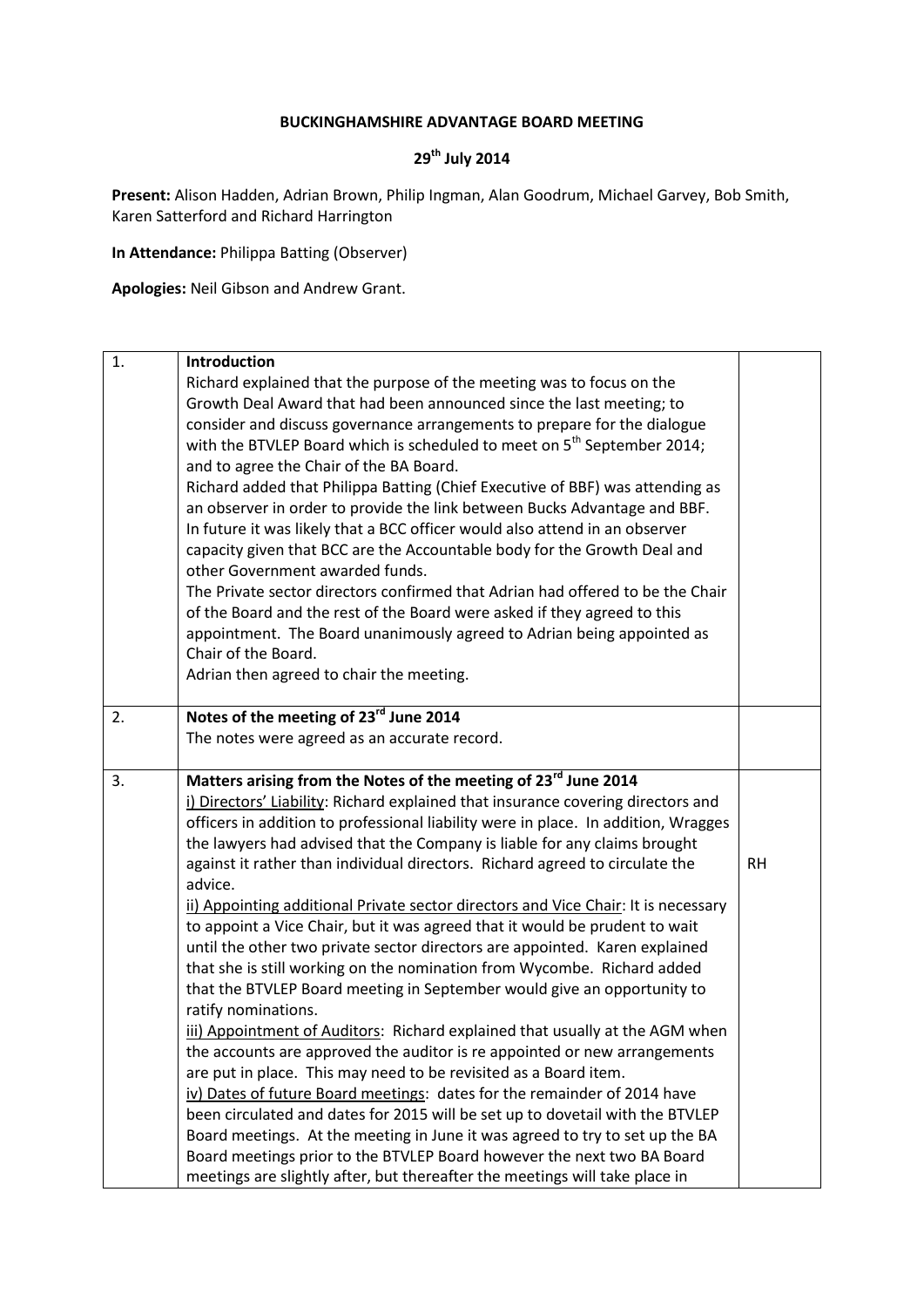|    | advance of the BTVLEP Board meetings.<br>v) Aylesbury Woodlands paper: due to a heavy work programme, this will be<br>drawn up for the September Board.<br>vi) Board Updates: Details of the Growth Deal announcement were circulated<br>and the Board will continue to be updated as and when news and updates<br>come through.                                                                                                                                                                                                                                                                                                                                                                                                                                                                                                                                                                                                                                                                                                                                                                                                                                                                                                                                                                                                                                                                                                                                                                                                                                                                                                                                                                                                                                                                                                                                                                                                                                                                                                                                                                                                                                                                                                                                                                                                                                                                                                                                                                                                                                                                                                                                                                                                                                                                                                                                                                                                                                                                                                  | <b>RH</b> |
|----|-----------------------------------------------------------------------------------------------------------------------------------------------------------------------------------------------------------------------------------------------------------------------------------------------------------------------------------------------------------------------------------------------------------------------------------------------------------------------------------------------------------------------------------------------------------------------------------------------------------------------------------------------------------------------------------------------------------------------------------------------------------------------------------------------------------------------------------------------------------------------------------------------------------------------------------------------------------------------------------------------------------------------------------------------------------------------------------------------------------------------------------------------------------------------------------------------------------------------------------------------------------------------------------------------------------------------------------------------------------------------------------------------------------------------------------------------------------------------------------------------------------------------------------------------------------------------------------------------------------------------------------------------------------------------------------------------------------------------------------------------------------------------------------------------------------------------------------------------------------------------------------------------------------------------------------------------------------------------------------------------------------------------------------------------------------------------------------------------------------------------------------------------------------------------------------------------------------------------------------------------------------------------------------------------------------------------------------------------------------------------------------------------------------------------------------------------------------------------------------------------------------------------------------------------------------------------------------------------------------------------------------------------------------------------------------------------------------------------------------------------------------------------------------------------------------------------------------------------------------------------------------------------------------------------------------------------------------------------------------------------------------------------------------|-----------|
| 4. | <b>Growth Deal</b><br>The announcement was made recently when Greg Clarke visited High<br>Wycombe. Funds for the Growth Deal had been sliced from a number of<br>departments and is therefore a mix of funding sources to be redistributed.<br>Another bid round has been announced for 2016/17 and it is likely that<br>previous bids for projects will be resubmitted with additional information in<br>addition to newly identified projects.<br>Richard explained that the BIS summary document sets out the award of<br>£44.2m although this sum includes some funds already allocated through the<br>Local Transport Board, so the actual figure is £35.9m from the Growth Deal.<br>In addition there is an allocation of European revenue money of €360,000 and<br>£350,000 allocation to the local growth hub (BBF) plus PWLB allocation of<br>£36m (including £16m from the first phase). The paper sets out the projects<br>namely; Aylesbury Eastern Link Road & Stocklake Link, High Wycombe<br>Southern Quadrant, A355 improvement, Amersham and Wycombe College,<br>5G Testbed and Cross rail & East West Connectivity Projects. Details of<br>public/private leverage are also included in the BIS summary document.<br>It was queried if the funds had to be spent on the projects to which they had<br>been allocated. Richard advised that although there is flexibility around this,<br>the projects listed still have to be delivered.<br>Richard explained that the paper Local Growth Deal (What did we get, how<br>did we do and what are the learning points) highlights the projects for which<br>bids were made and those for which funds have been allocated. Those<br>projects highlighted in green have been allocated funding, those in yellow are<br>still under negotiation and the red highlighted projects did not receive a<br>funding allocation.<br>Some projects that didn't achieve funding may be included in the next bid<br>submission such as Project 8 (stimulating SME growth through capital<br>investment).<br>Project 10 (stimulating new film, VFX and games businesses through creating<br>a hatchery at Pinewood) which has since obtained planning consent whilst at<br>bid submission it was an in principal proposal rather than detail.<br>Project 11 (creation of the Bucks Business driven housing investment fund) is<br>under negotiation and the need to lever in public and private sector<br>investment has been identified.<br>Project 12 (Regenerating Aylesbury Town Centre through the Waterside<br>development) was a shared project with SEMLEP. AVDC are moving forward<br>the regeneration and have secured planning permission for one of the sites<br>and project management arrangements are being put in place to take the<br>scheme forward.<br>There were also a series of negotiated asks (flexibilities and freedoms) which<br>are part of the on going dialogue with CLG including investment in growth<br>hubs including advisors in growth hubs. |           |
|    | Funds allocated will be available in 2015/16 but thereafter there is some                                                                                                                                                                                                                                                                                                                                                                                                                                                                                                                                                                                                                                                                                                                                                                                                                                                                                                                                                                                                                                                                                                                                                                                                                                                                                                                                                                                                                                                                                                                                                                                                                                                                                                                                                                                                                                                                                                                                                                                                                                                                                                                                                                                                                                                                                                                                                                                                                                                                                                                                                                                                                                                                                                                                                                                                                                                                                                                                                         |           |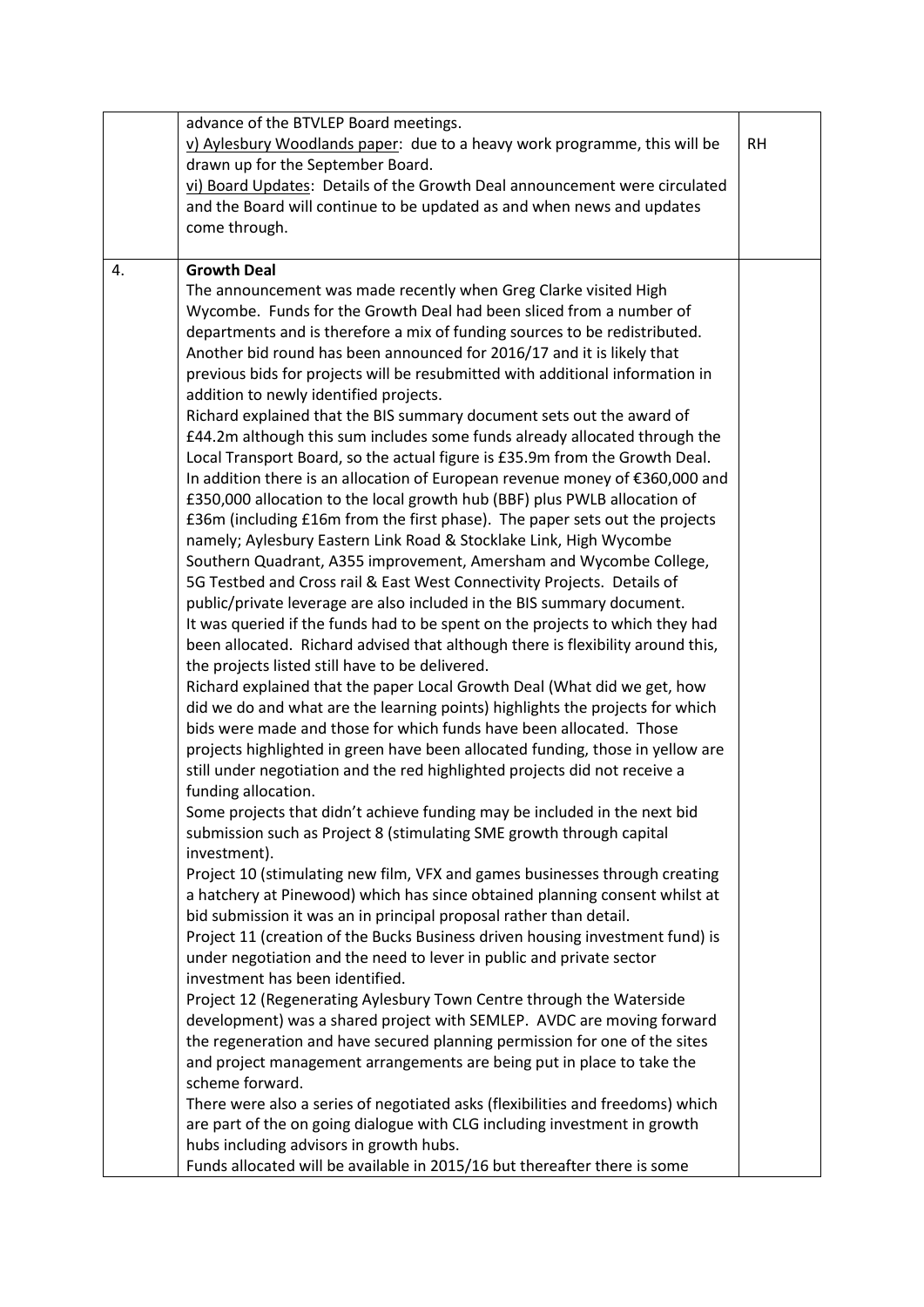| uncertainty as there is likely to be a comprehensive spending review following    |           |
|-----------------------------------------------------------------------------------|-----------|
| the election in 2015.                                                             |           |
| Adrian asked how much of the £44m is new money. Richard explained that is         |           |
| difficult to answer as funding from existing programmes has been cut so bids      |           |
| had to be made in order not to lose out. Essentially it is old money in a new     |           |
| pot with a change in the game and the LEP is the conduit to spend the money       |           |
| in ways that reflect local economic priorities and needs.                         |           |
| There was some concern expressed that the figures in the BIS paper do not         |           |
| fully add up as it doesn't mention the Growth Hub funds, the Euro capital         |           |
| funds and the PWLB. Richard agreed to provide one set of figures on one           | <b>RH</b> |
| page. Alison queried progress on the assumption of levering in public/private     |           |
| funds to support projects.                                                        |           |
| Richard agreed that it would be helpful to invite the project managers to         |           |
| future meetings to provide an overview of the projects including risk factors     |           |
| and leverage.                                                                     |           |
| The Growth Deal will bring in a lot of resource for the project and delivery will |           |
| be key. The LEP is not a constituted body and BCC as the Accountable body         |           |
| could retain the funds or passport them to BA to take on the responsibility.      |           |
| CLG will pay the funds over at the start of 2015/16 to BCC (as the Accountable    |           |
| Body) and then would be drawn down for each project.                              |           |
| Karen queried if this would add another layer of bureaucracy and add              |           |
| overheads. Richard pointed out that leaving funds with BCC may lose an            |           |
| advantage, eg when funds are repaid and recycled would BA lose out in terms       |           |
| of flexibility and an opportunity to provide additional resources that are        |           |
| required. It was queried if the accountable body role could be broken and         |           |
| would there be a cost in managing funds in addition to potential duplication      |           |
| of work. Procedures would need to be set up including treasury management         |           |
| and it was recognised that BCC undertakes this role as part of their wider        |           |
| portfolio so it may be difficult and costly to do so on a smaller scale.          |           |
| Richard pointed out that AVDC undertook the accountable body role with AVA        |           |
| and once funds were repaid (to AVA) there was great flexibility going forward.    |           |
| There was not a huge amount of bureaucracy set up to deal with the flow of        |           |
| funds and when funds were repaid into AVA bank account the model was              |           |
| broken.                                                                           |           |
| Currently consideration is being given regarding the treatment of the £2m         |           |
| GPF which has been repaid in terms of whether it is BCC or LEP funds to go        |           |
| forward. There is recognition that the Company has £2m (by way of these           |           |
| recycled funds) and there is an opportunity for a dialogue as to how these        |           |
| funds could be used in the future. No formal bids have been sought although       |           |
| there have been some expressions of interest. Some of the funds could be          |           |
| used to match fund the European money. Equally the funds could be used as         |           |
| revenue (as there is little revenue in the Growth Deal) or to support those       |           |
| projects that weren't funded in the Growth Deal allocation. A transparent         |           |
| and open approach is required to deal with these issues and it is necessary       |           |
| that projects benefit all of the membership of this body. Although a decision     |           |
| does not have to be made in September, it is important to start the dialogue      |           |
| within the LEP Board as the LEP Board creates the oversight and strategic         |           |
| direction and framework whilst BA and BBF are the delivery mechanism in line      |           |
| with the operational plans drawn up.                                              |           |
| The bidding process was queried and Richard explained that the Growth Deal        |           |
| submission was based on projects created and proposed by infrastructure           |           |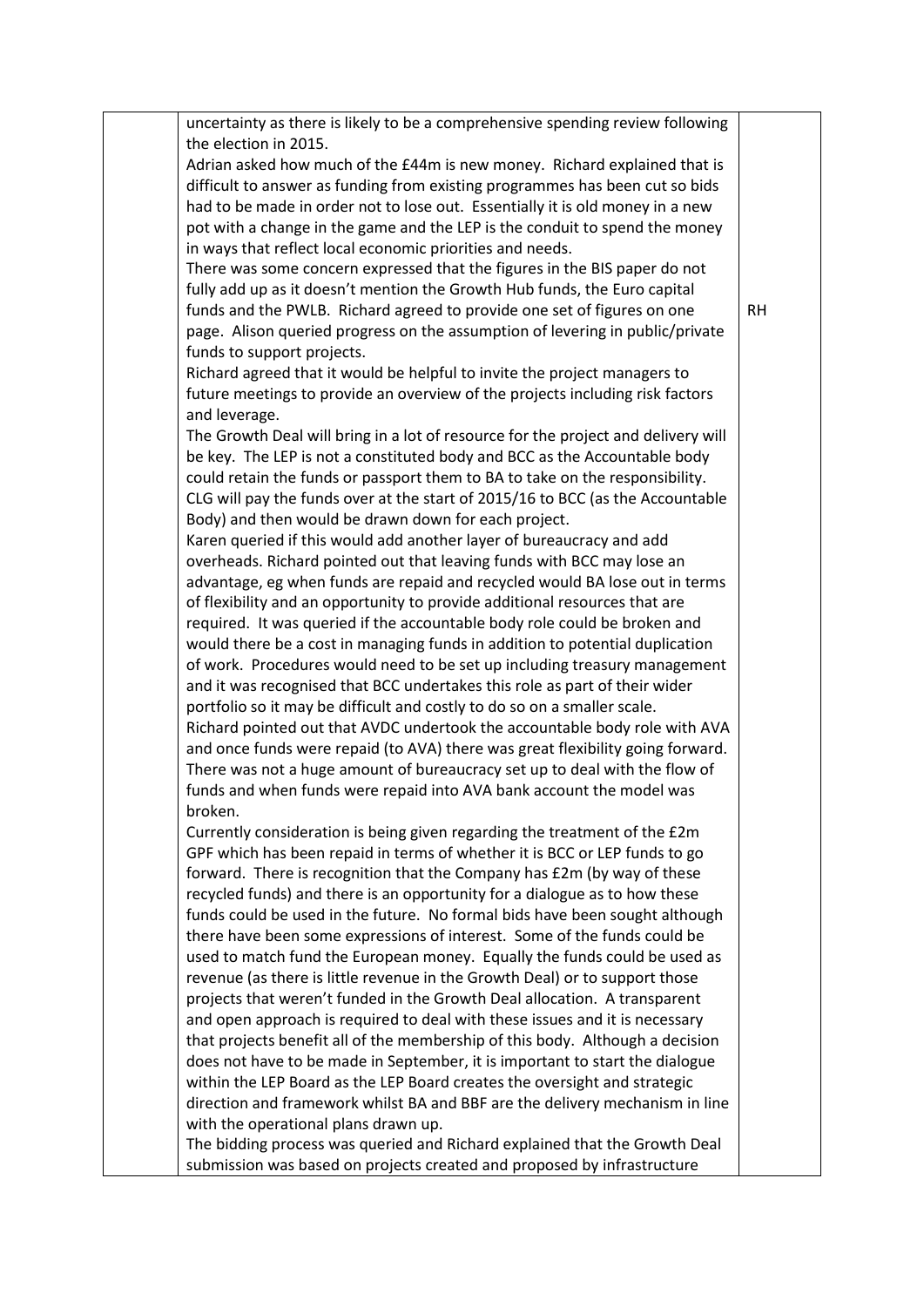|    | strategies.<br>A query was raised in relation to the European funding. Richard explained<br>that the Euro funding had not been allocated to an individual LEP but a LEP<br>area so there is a need to create a structure to invite bids and allocate funds<br>to priority projects. Governance on the European funded projects is likely to<br>be set up on a national level or possibly at the level of each of the 39 LEPs.                                                                                                                                                                                                                                                                                                                                                                                                                                                                                                                                                                                                                                                                                                                                          |                        |
|----|------------------------------------------------------------------------------------------------------------------------------------------------------------------------------------------------------------------------------------------------------------------------------------------------------------------------------------------------------------------------------------------------------------------------------------------------------------------------------------------------------------------------------------------------------------------------------------------------------------------------------------------------------------------------------------------------------------------------------------------------------------------------------------------------------------------------------------------------------------------------------------------------------------------------------------------------------------------------------------------------------------------------------------------------------------------------------------------------------------------------------------------------------------------------|------------------------|
| 5. | <b>Growth Deal Governance</b><br>Richard explained that as part of the Growth Deal submission, Government<br>were keen for a formalised structure to take on accountability and as the LEP<br>was an informal partnership it was proposed that there would be delivery<br>vehicles underneath the LEP that would be overseen by the Accountable<br>body. The LEP Board would allocate funds and BA/BBF would provide the<br>operational arm and focus on effective implementation and delivery                                                                                                                                                                                                                                                                                                                                                                                                                                                                                                                                                                                                                                                                         |                        |
|    | mechanisms at an early stage to give flexibility to allocate quickly to projects.<br>iii) A discussion around how the award translates to delivery with the<br>LEP & BA Executive continuing to develop key delivery plans and processes<br>relating to the programme.<br>iv) The chair of BA should be invited to attend the LEP Board (5 <sup>th</sup> September)<br>to develop a relationship between the LEP and BA to focus on delivery by way<br>of formal introduction and to seek attendance as a standing agenda item. The<br>dialogue will need to cover projects in the 2015/16 programme and to identify<br>any opportunities that can be progressed quickly, resource/revenue base for<br>BA going forward in order to meet obligations and consider if it is necessary<br>to buy in capacity.<br>v) A discussion with LEP Board should take place to seek funds to flow to<br>projects by analysing figures and making allocation to the identified projects.                                                                                                                                                                                            |                        |
|    | It was agreed that:<br>i) RH would provide a sheet setting out the simplified figure.<br>ii) The Accountable body issue would need to be explored and further advice<br>obtained particularly around the resource implications in order to put in place                                                                                                                                                                                                                                                                                                                                                                                                                                                                                                                                                                                                                                                                                                                                                                                                                                                                                                                |                        |
|    | drawn up to support the project bid. Adrian suggested it would be useful to<br>have a simple guide to the programme setting out how it works, the<br>discretion available to the Board and the added value that is obtained as a<br>result of the project going forward in order to demonstrate the difference and<br>value the vehicle makes to achieve buy in and highlight transparency.<br>Richard pointed out that as the Government changes guidelines as the<br>programme proceeds there is a degree of fluidity although essentially the<br>programme is about bidding for and managing resources to be redeployed<br>into priorities/investments to make a difference locally.<br>Richard suggested that it may be useful to set up a directory for all to have<br>access to and that project managers should be invited to the meetings to<br>provide a synopsis. It was suggested that it would be useful to concentrate on<br>the first batch of projects initially as there will be some projects which will<br>start in 2015/16 eg PWLB funded projects. In addition, examining the bids for<br>the next round of funding (2016 onwards) will be useful. | <b>RH</b><br><b>RH</b> |
|    | groups (created by local authorities) according to identified priorities. The<br>SEP document and supporting information provides the background<br>information for the Growth Deal submission. In particular, the transport<br>projects were subject to specific DfT requirements and business cases were                                                                                                                                                                                                                                                                                                                                                                                                                                                                                                                                                                                                                                                                                                                                                                                                                                                             |                        |